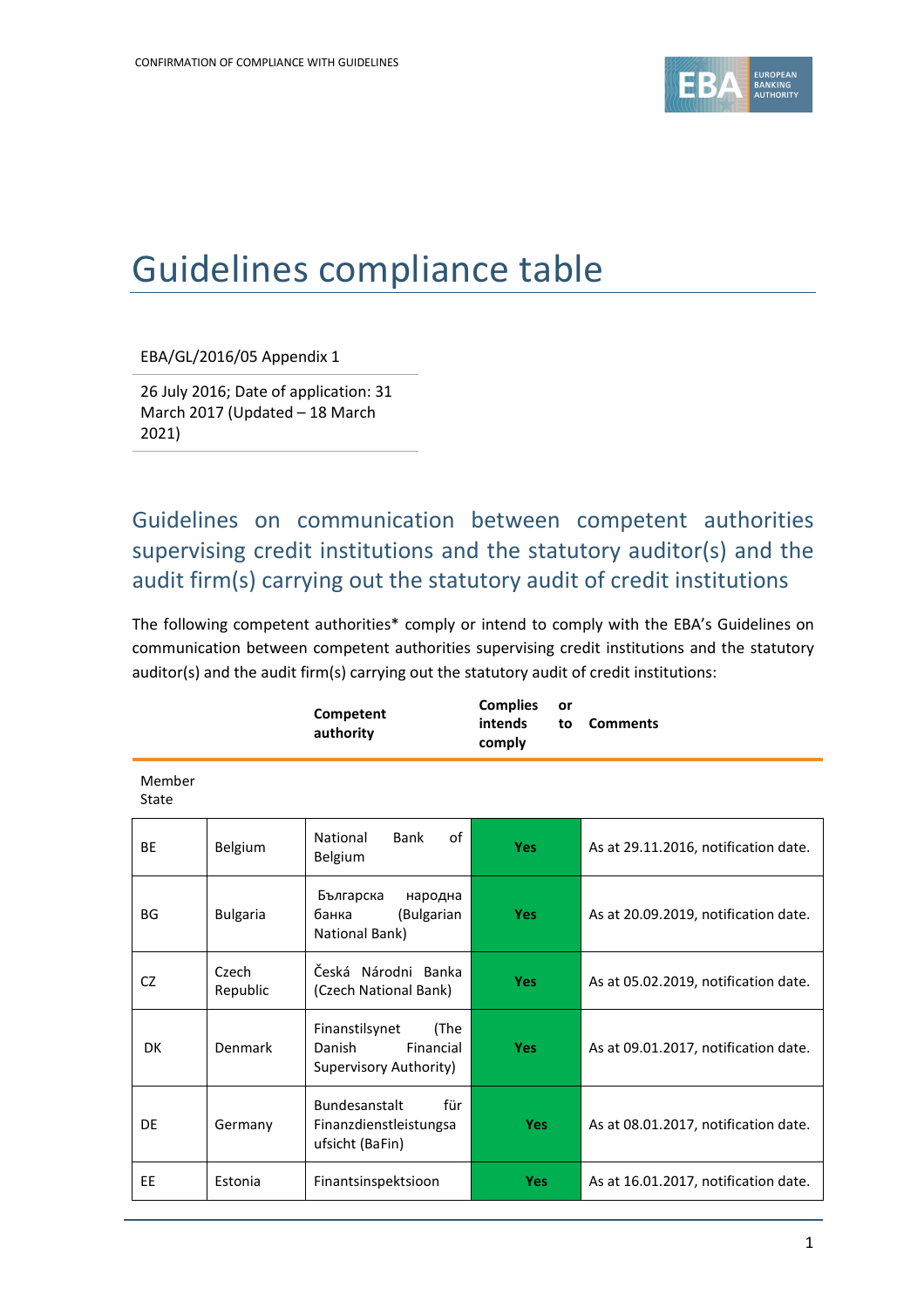

|           |           | Competent<br>authority                                                                          | <b>Complies</b><br>or<br>intends<br>to<br>comply | <b>Comments</b>                                                                                                                                                                                                                                                                                                                                                                                                                                                                                                                                     |
|-----------|-----------|-------------------------------------------------------------------------------------------------|--------------------------------------------------|-----------------------------------------------------------------------------------------------------------------------------------------------------------------------------------------------------------------------------------------------------------------------------------------------------------------------------------------------------------------------------------------------------------------------------------------------------------------------------------------------------------------------------------------------------|
| IE        | Ireland   | Central Bank of Ireland                                                                         | <b>Yes</b>                                       | As at 01.02.2019, notification date.                                                                                                                                                                                                                                                                                                                                                                                                                                                                                                                |
| EL        | Greece    | Τράπεζα της Ελλάδος<br>(Bank of Greece)                                                         | <b>Yes</b>                                       | As at 17.03.2021, notification date.<br>Guidelines adopted with Circular 25<br>of<br>the<br><b>Banking</b><br>Supervision<br>Department of the Bank of Greece.                                                                                                                                                                                                                                                                                                                                                                                      |
| ΗR        | Croatia   | Hrvatska<br>narodna<br>banka<br>(Croatian<br>National Bank)                                     | <b>Yes</b>                                       | As at 02.10.2020, notification date.<br>Guidelines<br>implemented<br>into<br>supervisory practices.<br>As at 28.01.2019, notification date.<br>Guidelines implemented into<br>supervisory practices.                                                                                                                                                                                                                                                                                                                                                |
| ES        | Spain     | Banco de España (Bank<br>of Spain)                                                              | <b>Yes</b>                                       | As at 07.02.2019, notification<br>date.                                                                                                                                                                                                                                                                                                                                                                                                                                                                                                             |
| <b>FR</b> | France    | Autorité de Contrôle<br>Prudentiel<br>et<br>de<br>Résolution (ACPR)                             | <b>Yes</b>                                       | As at 09.01.2017, notification date.                                                                                                                                                                                                                                                                                                                                                                                                                                                                                                                |
| IT        | Italy     | Banca d'Italia (Bank of<br>Italy)                                                               | <b>Intends to</b><br>comply**                    | By such time as the necessary<br>legislative proceedings have been<br>completed.<br>The implementation of the GLs<br>requires a change in the primary<br>regulation (the Italian Banking law),<br>not yet finalized, ahead of the<br>implementation in the supervisory<br>regulation issued by the Bank of<br>Italy (Circular n. 285 "Regulations<br>for the supervision of banks".<br>Pending the finalization of the<br>amendment, the Bank of Italy is<br>anyway working on the<br>implementation of the GLs within<br>its regulatory framework. |
| CY        | Cyprus    | Κεντρική Τράπεζα της<br>Κύπρου (Central Bank<br>of Cyprus)                                      | <b>Yes</b>                                       | As at 17.04.2019, notification date.                                                                                                                                                                                                                                                                                                                                                                                                                                                                                                                |
| LV        | Latvia    | Finanšu<br>Kapitāla<br>un<br>Komisija<br>tirgus<br>(Financial and Capital<br>Market Commission) | Yes                                              | As at 08.03.2021, notification date.<br>The requirements of GLs are<br>implemented into FCMC's internal<br>Manual on off-site supervision.                                                                                                                                                                                                                                                                                                                                                                                                          |
| LT        | Lithuania | Lietuvos Bankas (Bank<br>of Lithuania)                                                          | <b>Yes</b>                                       | As at 22.01.2019, notification date.<br>Compliance with GL approve by 6<br>February 2017 Supervisory Service<br>Decision o 241-19.                                                                                                                                                                                                                                                                                                                                                                                                                  |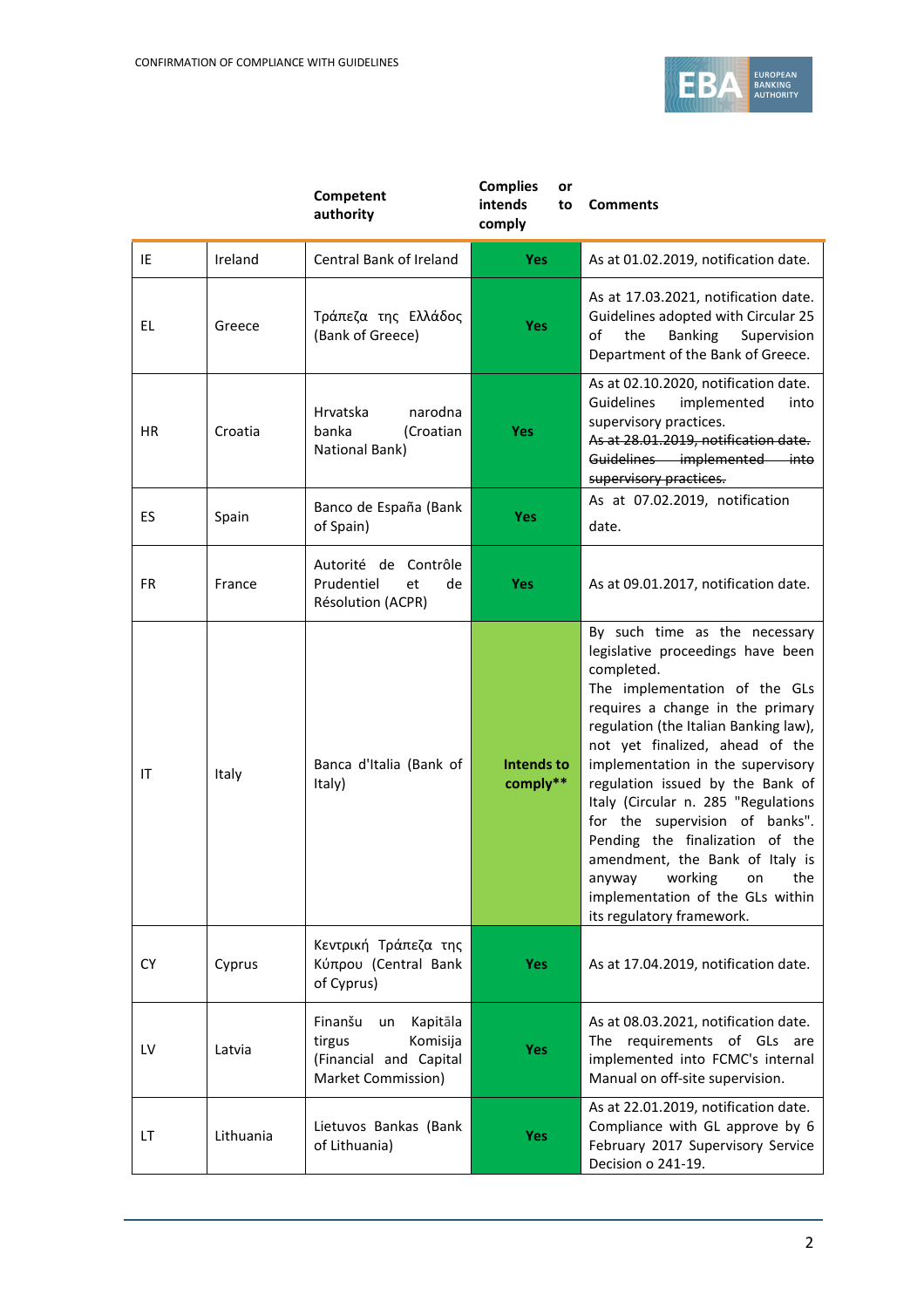

|           |             | Competent<br>authority                                               | <b>Complies</b><br>or<br>intends<br>to<br>comply | <b>Comments</b>                                                                                                                                                                                                                                                                |
|-----------|-------------|----------------------------------------------------------------------|--------------------------------------------------|--------------------------------------------------------------------------------------------------------------------------------------------------------------------------------------------------------------------------------------------------------------------------------|
| LU        | Luxembourg  | Commission<br>de<br>Surveillance du Secteur<br>Financier (CCSF)      | <b>Yes</b>                                       | As at 05.02.2019, notification date.                                                                                                                                                                                                                                           |
| HU        | Hungary     | Magyar Nemzeti Bank<br>(The Central Bank of<br>Hungary)              | Yes                                              | As at 22.02.2019, notification date.<br>Implementing documents:<br>MNB<br>Rules<br>No<br>Internal<br>2018-241.,<br>Standard No 6100. of the Chamber<br>of<br>Hungarian<br><b>Auditors</b><br>(https://www.mkvk.hu/tudastar/st<br>andardok/egyeb/egyeb standardo<br><u>k</u> ). |
| MT        | Malta       | Malta<br>Financial<br>Services Authority                             | <b>Yes</b>                                       | As at 04.02.2019, notification date.                                                                                                                                                                                                                                           |
| NL        | Netherlands | Nederlandsche<br>De<br>Bank (National Bank of<br>Netherlands)        | <b>Yes</b>                                       | As at 04.03.2019, notification date.                                                                                                                                                                                                                                           |
| AT        | Austria     | Finanzmarktaufsicht<br>(Austrian<br>Financial<br>Market Authority)   | <b>Yes</b>                                       | As at 09.01.2017, notification date.                                                                                                                                                                                                                                           |
| PL        | Poland      | Komisja<br>Nadzoru<br>Finansowego                                    | <b>Yes</b>                                       | As at 20.01.2017, notification date.                                                                                                                                                                                                                                           |
| PT        | Portugal    | Portugal<br>Banco<br>de<br>(Bank of Portugal)                        | <b>Yes</b>                                       | As at 05.02.2019, notification date.                                                                                                                                                                                                                                           |
| <b>RO</b> | Romania     | Națională<br>Banca<br>a<br>României<br>(National<br>Bank of Romania) | <b>Yes</b>                                       | As at 29.12.2016, notification date.                                                                                                                                                                                                                                           |
| SI        | Slovenia    | Banka Slovenije (Bank<br>of Slovenia)                                | <b>Yes</b>                                       | As at 31.03.2017, notification date.<br>https://www.uradni-list.si/glasilo-<br>uradni-list-rs/vsebina/2016-01-<br>3216?sop=2016-01-3216                                                                                                                                        |
| <b>SK</b> | Slovakia    | Národná<br>Banka<br>Slovenska<br>(National<br>Bank of Slovakia)      | <b>Yes</b>                                       | As at 05.02.2019, notification date.                                                                                                                                                                                                                                           |
| FI.       | Finland     | Finanssivalvonta<br>Financial<br>(Finnish<br>Supervisory Authority)  | Yes                                              | As at 18.01.2019, notification date.<br>The FIN-FSA has decided on the<br>incorporation of the Guidelines in<br>FIN-FSA's procedures.<br>"Framework on the communication<br>between the FIN-FSA and statutory<br>auditors (only in FI and SE)"                                 |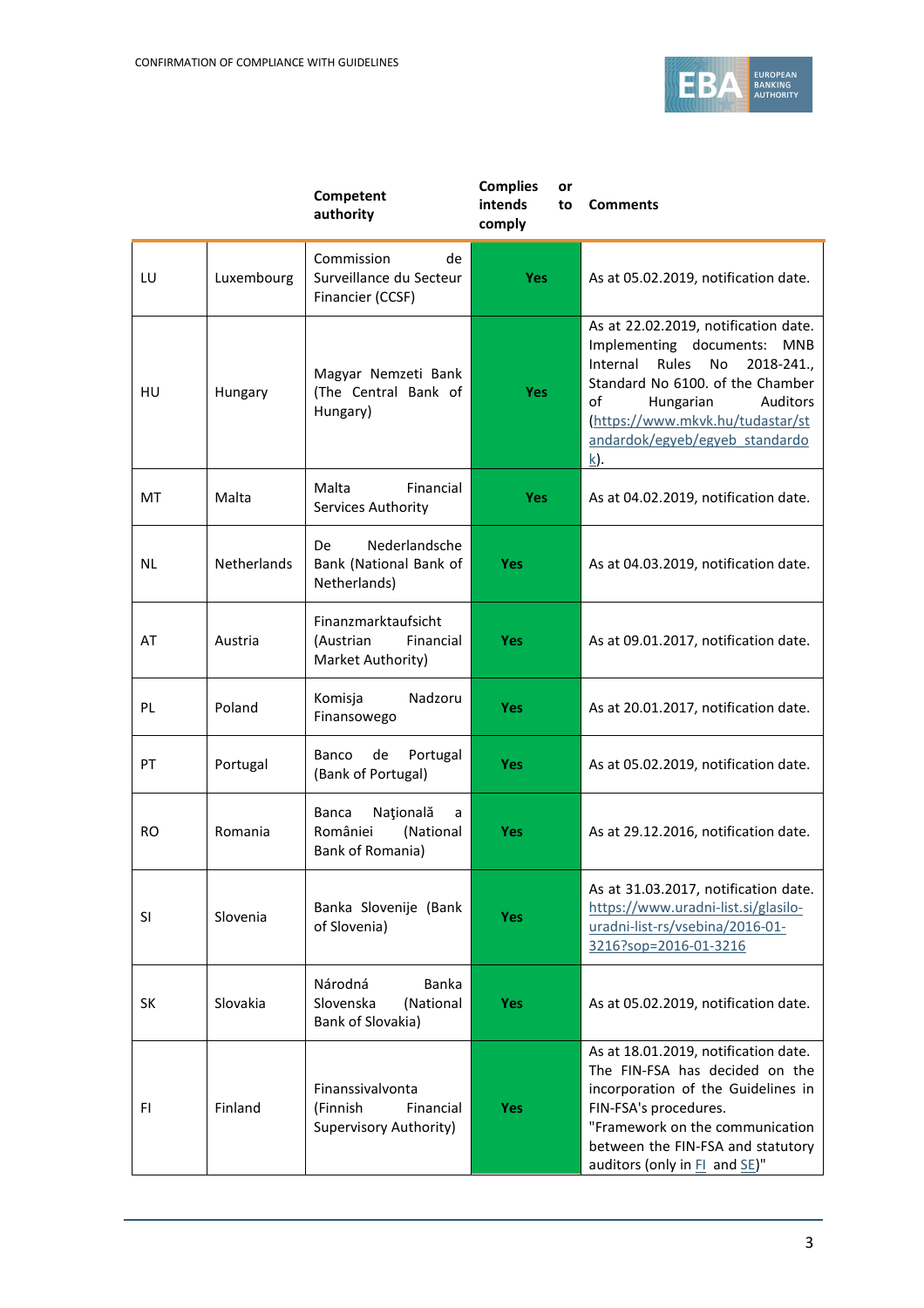

|           |        | Competent<br>authority                                                      | <b>Complies</b><br>intends<br>comply | or<br>to | <b>Comments</b>                                                                                                                                                                                                                                                                                                                                                                                                                                                                                                                                                                                                                                                                                                                                                                                                                                                                                                                                                                                                                                                                                                                                                                                                                                                                                                                                                                                                                                                                                                                                                                                                                                                   |
|-----------|--------|-----------------------------------------------------------------------------|--------------------------------------|----------|-------------------------------------------------------------------------------------------------------------------------------------------------------------------------------------------------------------------------------------------------------------------------------------------------------------------------------------------------------------------------------------------------------------------------------------------------------------------------------------------------------------------------------------------------------------------------------------------------------------------------------------------------------------------------------------------------------------------------------------------------------------------------------------------------------------------------------------------------------------------------------------------------------------------------------------------------------------------------------------------------------------------------------------------------------------------------------------------------------------------------------------------------------------------------------------------------------------------------------------------------------------------------------------------------------------------------------------------------------------------------------------------------------------------------------------------------------------------------------------------------------------------------------------------------------------------------------------------------------------------------------------------------------------------|
| <b>SE</b> | Sweden | Finansinspektionen<br>(Swedish<br>Financial<br><b>Supervisory Authority</b> | <b>No</b>                            |          | My competent authority does not<br>and does not intend to comply with<br>the requirements of the Guidelines<br>recommendation<br>and<br>in<br>one<br>specific area: sharing of non-public<br>information with external auditors.<br>Non-compliance is due to the<br>Swedish<br>Public<br>Access<br>to<br>information and Secrecy Act.<br>Information that is not subject to<br>secrecy can still be shared with<br>auditors in accordance with the<br>Guidelines.<br>However,<br>secrecy<br>of<br>applies to<br>operations<br>a<br>competent authority (such<br>as<br>supervision and licensing) which<br>include handling of information<br>about the commercial operating<br>circumstances of the supervised<br>credit institutions, if it can be<br>assumed that that credit institution<br>would<br>suffer<br>damage if<br>the<br>information were revealed.<br>For<br>that reason the Swedish FSA is<br>prohibited by law to share such<br>information with any third parties,<br>and that includes the statutory<br>auditors and the audit firms.<br>Secrecy also applies to information<br>financial<br>about<br>personal<br>or<br>circumstances of another party who<br>has entered into a commercial or<br>similar relationship with the credit<br>institution. If the credit institution<br>its<br>share<br>gives<br>consent<br>to<br>information that is subject to<br>secrecy about the commercial or<br>operating<br>circumstances,<br>the<br>information may, under certain<br>circumstances, be shared if the<br>disclosure is subject to specific<br>conditions that limits the recipient's<br>right to pass on or freely use the<br>information. |

**EU Institutions – Agencies**

| ECB | ECB                     | ECB | Yes. | As at 05.02.2019, notification date. |
|-----|-------------------------|-----|------|--------------------------------------|
|     | <b>EEA – EFTA State</b> |     |      |                                      |